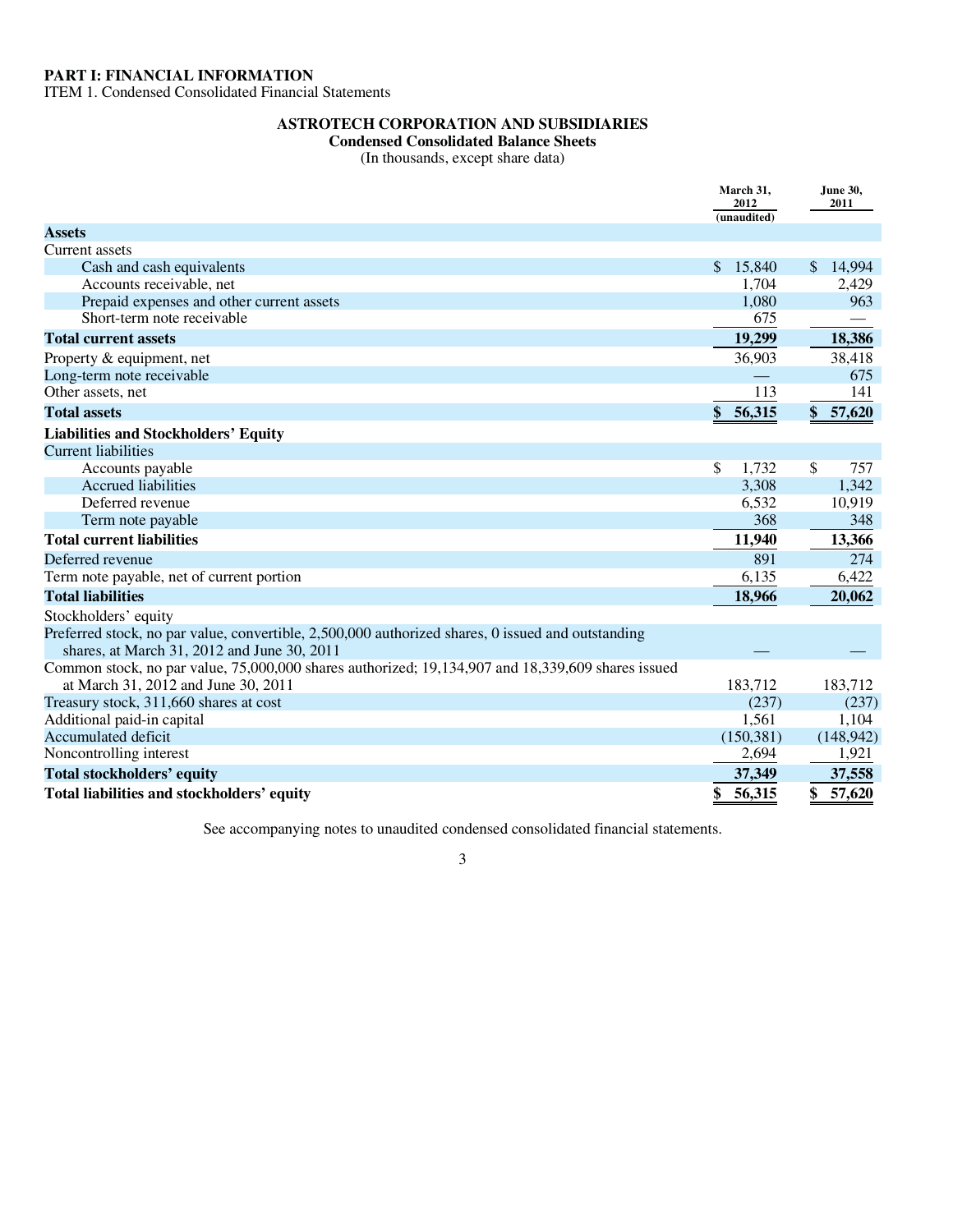# **ASTROTECH CORPORATION AND SUBSIDIARIES**

#### **Condensed Consolidated Statements of Operations**

(In thousands, except per share data)

|                                                                            |            | <b>Three Months Ended</b><br>March 31, |           | <b>Nine Months Ended</b> |  |  |
|----------------------------------------------------------------------------|------------|----------------------------------------|-----------|--------------------------|--|--|
|                                                                            |            |                                        |           | March 31,                |  |  |
|                                                                            | 2012       | 2011                                   | 2012      | 2011                     |  |  |
|                                                                            |            | (unaudited)                            |           | (unaudited)              |  |  |
| Revenue                                                                    | \$10,013   | \$5,720                                | \$18,529  | \$15,667                 |  |  |
| Cost of revenue                                                            | 6,770      | 3,142                                  | 12,804    | 10,066                   |  |  |
| <b>Gross profit</b>                                                        | 3,243      | 2,578                                  | 5,725     | 5,601                    |  |  |
| Operating expenses:                                                        |            |                                        |           |                          |  |  |
| Selling, general and administrative                                        | 1,814      | 1,941                                  | 5,451     | 6,367                    |  |  |
| Research and development                                                   | 475        | 1,256                                  | 1,979     | 2,962                    |  |  |
| Total operating expenses                                                   | 2,289      | 3,197                                  | 7,430     | 9,329                    |  |  |
| Income (loss) from operations                                              | 954        | (619)                                  | (1,705)   | (3,728)                  |  |  |
| Interest and other expense, net                                            | (69)       | (70)                                   | (202)     | (208)                    |  |  |
| Income (loss) before income taxes                                          | 885        | (689)                                  | (1,907)   | (3,936)                  |  |  |
| Income tax expense                                                         | (5)        | (5)                                    | (17)      | (16)                     |  |  |
| Net income (loss)                                                          | 880        | (694)                                  | (1,924)   | (3,952)                  |  |  |
| Less: Net loss attributable to noncontrolling interest                     | (134)      | (248)                                  | (486)     | (781)                    |  |  |
| Net income (loss) attributable to Astrotech Corporation                    | \$1,014    | (446)<br>\$                            | \$(1,438) | \$ (3,171)               |  |  |
|                                                                            |            |                                        |           |                          |  |  |
| Net income (loss) per share attributable to Astrotech Corporation, basic   | 0.05<br>\$ | (0.02)<br>$\mathbb{S}$                 | \$ (0.08) | \$ (0.18)                |  |  |
| Weighted average common shares outstanding, basic                          | 18,764     | 17,958                                 | 18,448    | 17,744                   |  |  |
| Net income (loss) per share attributable to Astrotech Corporation, diluted | 0.05<br>S. | \$ (0.02)                              | \$ (0.08) | \$ (0.18)                |  |  |
| Weighted average common shares outstanding, diluted                        | 19,152     | 17,958                                 | 18,448    | 17,744                   |  |  |

See accompanying notes to unaudited condensed consolidated financial statements.